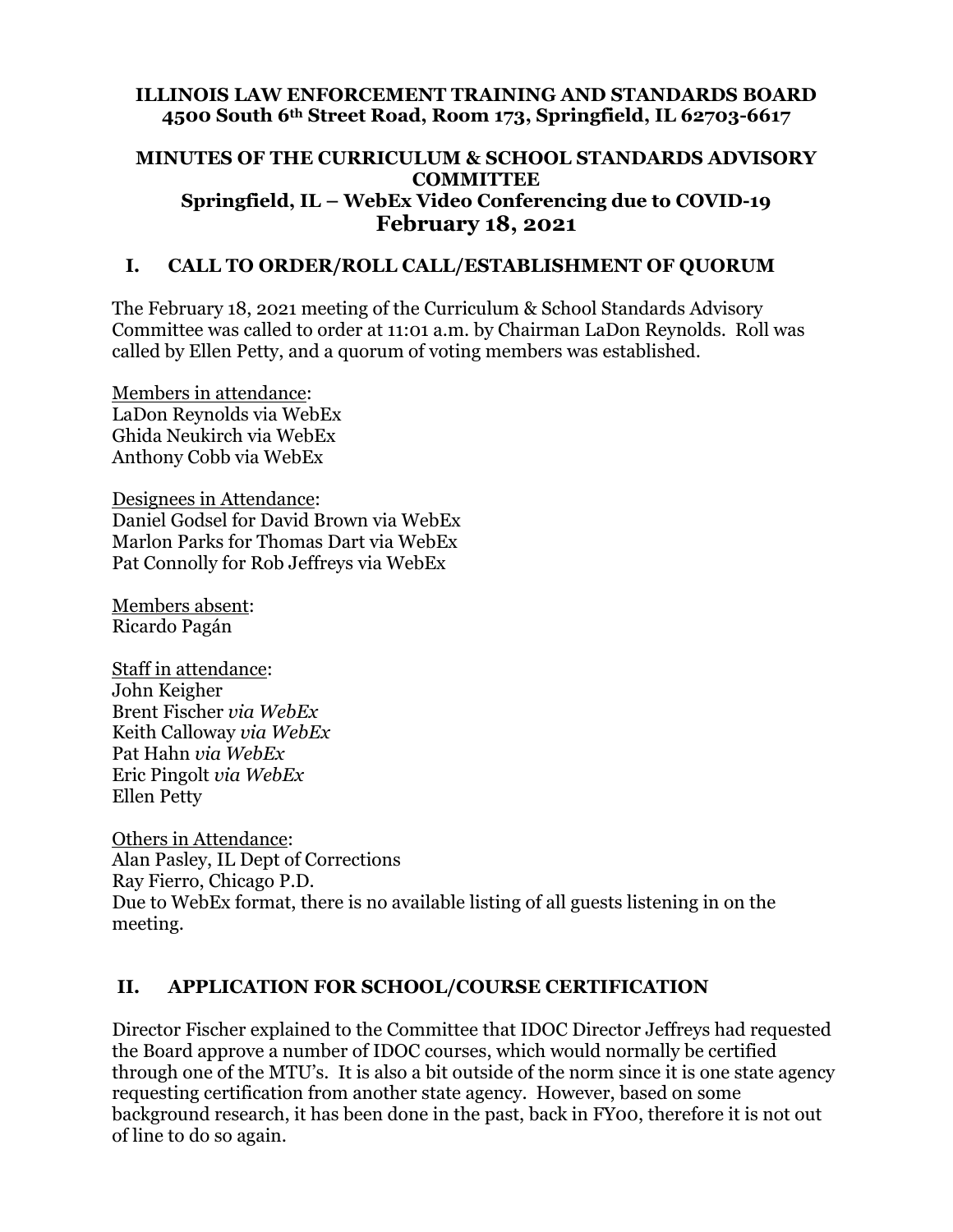A. Illinois Department of Corrections

| 1. IDOC Basic Tactical Training |            |
|---------------------------------|------------|
| Hours:                          | 80 hours   |
| <b>Course Dates:</b>            | <b>TRD</b> |

- 2. IDOC Board Certified Firearms Hours: 40 hours Course Dates: TBD
- 3. Bureau of Identification Hours: 40 hours Course Dates: TBD
- 4. Chemical Agent/OC Instructor Certification Training Hours: 12 hours Course Dates: TBD
- 5. Chemical Agent/OC Instructor Recertification Hours: 8 hours Course Dates: TBD
- 6. Corrections Stress Awareness Hours: 2 hours Course Dates: TBD
- 7. IDOC Crisis Intervention Hours: 24 hours Course Dates: TBD
- 8. IDOC Defensive Tactics Instructor Hours: 40 hours Course Dates: TBD
- 9. Defensive Tactics Instructor Recertification Hours: 16 hours Course Dates: TBD
- 10. Drug Screening Collection Certification Hours: 16 hours Course Dates: TBD
- 11. Drug Screening Collection Recertification Hours: 8 hours Course Dates: TBD
- 12. Employee Review Hearing Hours: 4 hours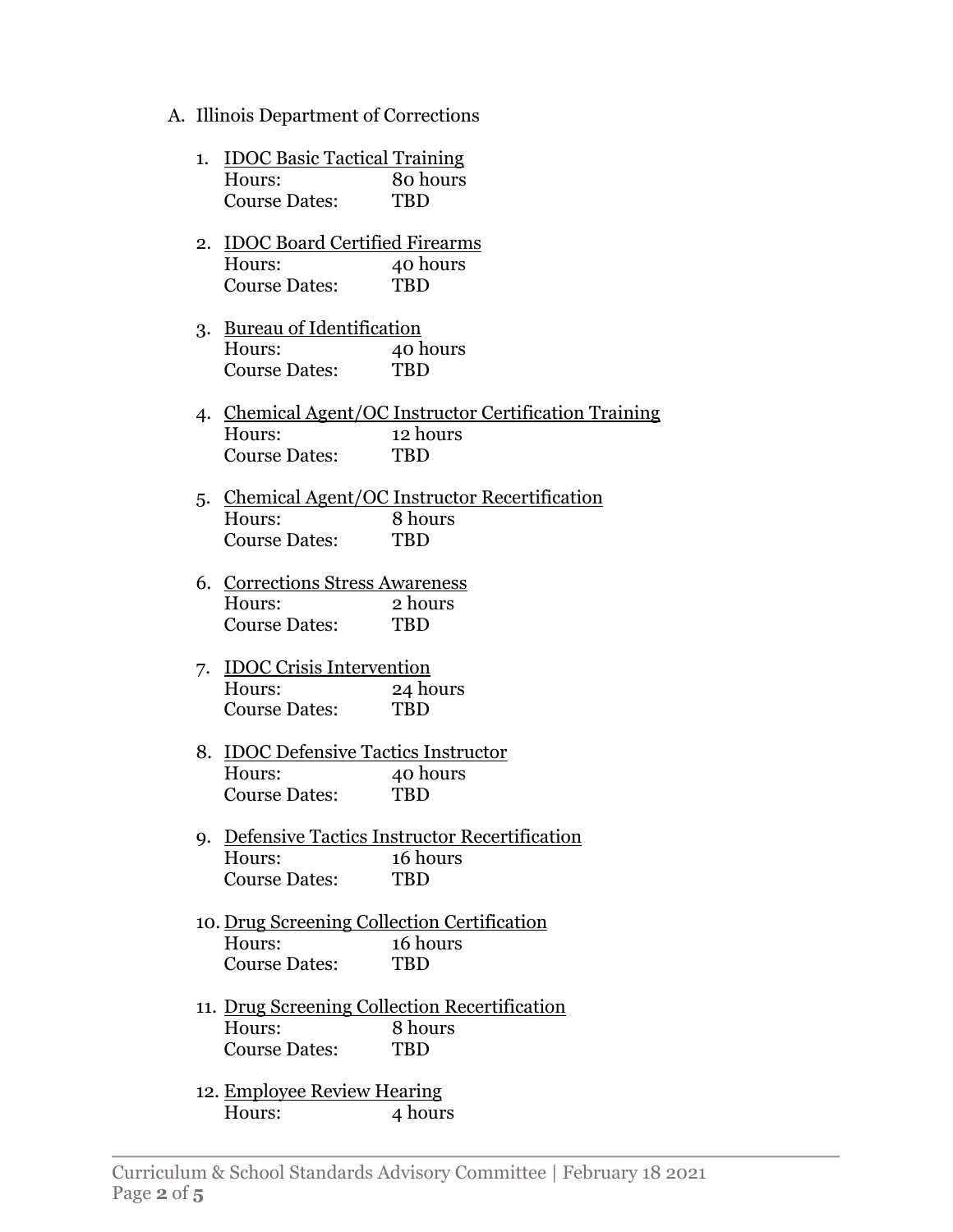|                                                 | <b>Course Dates:</b>                            | <b>TBD</b>                                                         |  |
|-------------------------------------------------|-------------------------------------------------|--------------------------------------------------------------------|--|
|                                                 |                                                 | 13. <b>IDOC Executive Staff CTOT Firearms Training</b>             |  |
|                                                 | Hours:                                          | 40 hours                                                           |  |
|                                                 | <b>Course Dates:</b>                            | <b>TBD</b>                                                         |  |
|                                                 |                                                 |                                                                    |  |
|                                                 |                                                 | 14. <u>IDOC Firearms Range Instructor Training</u>                 |  |
|                                                 | Hours:                                          | 40 hours                                                           |  |
|                                                 | <b>Course Dates:</b>                            | <b>TBD</b>                                                         |  |
|                                                 |                                                 | 15. <b>IDOC Firearms Range Instructor Training Recertification</b> |  |
|                                                 | Hours:                                          | 40 hours                                                           |  |
|                                                 | <b>Course Dates:</b>                            | <b>TBD</b>                                                         |  |
|                                                 |                                                 |                                                                    |  |
|                                                 | 16. <b>IDOC DR</b> 504 Grievance Officer        |                                                                    |  |
|                                                 | Hours:                                          | 4 hours                                                            |  |
|                                                 | <b>Course Dates:</b>                            | <b>TBD</b>                                                         |  |
| 17. <b>IDOC Hostage Negotiations 1 Training</b> |                                                 |                                                                    |  |
|                                                 | Hours:                                          | 40 hours                                                           |  |
|                                                 | <b>Course Dates:</b>                            | <b>TBD</b>                                                         |  |
|                                                 |                                                 |                                                                    |  |
|                                                 | 18. <u>IDOC Hostage Negotiations 2 Training</u> |                                                                    |  |
|                                                 | Hours:                                          | 40 hours                                                           |  |
|                                                 | <b>Course Dates:</b>                            | <b>TBD</b>                                                         |  |
|                                                 | 19. <b>IDOC</b> Institutional Investigator      |                                                                    |  |
|                                                 | Hours:                                          | 40 hours                                                           |  |
|                                                 | <b>Course Dates:</b>                            | <b>TBD</b>                                                         |  |
|                                                 | 20. IDOC Instructional Methods                  |                                                                    |  |
|                                                 | Hours:                                          | 40 hours                                                           |  |
|                                                 | <b>Course Dates:</b>                            | <b>TBD</b>                                                         |  |
|                                                 |                                                 |                                                                    |  |
|                                                 | 21. IDOC Mandatory Firearms Training            |                                                                    |  |
|                                                 | Hours:                                          | 56 hours                                                           |  |
|                                                 | <b>Course Dates:</b>                            | <b>TBD</b>                                                         |  |
|                                                 | 22. <b>IDOC Personnel Evaluation Training</b>   |                                                                    |  |
|                                                 | Hours:                                          | 6 hours                                                            |  |
|                                                 | <b>Course Dates:</b>                            | <b>TBD</b>                                                         |  |
|                                                 |                                                 | 23. <u>IDOC PREA Compliance Manager Training</u>                   |  |
|                                                 | Hours:                                          | 8 hours                                                            |  |
|                                                 | <b>Course Dates:</b>                            | <b>TBD</b>                                                         |  |
|                                                 |                                                 |                                                                    |  |
|                                                 | 24. IDOC Prison Fire Safety Officer             |                                                                    |  |
|                                                 | Hours:                                          | 40 hours                                                           |  |
|                                                 | <b>Course Dates:</b>                            | TBD                                                                |  |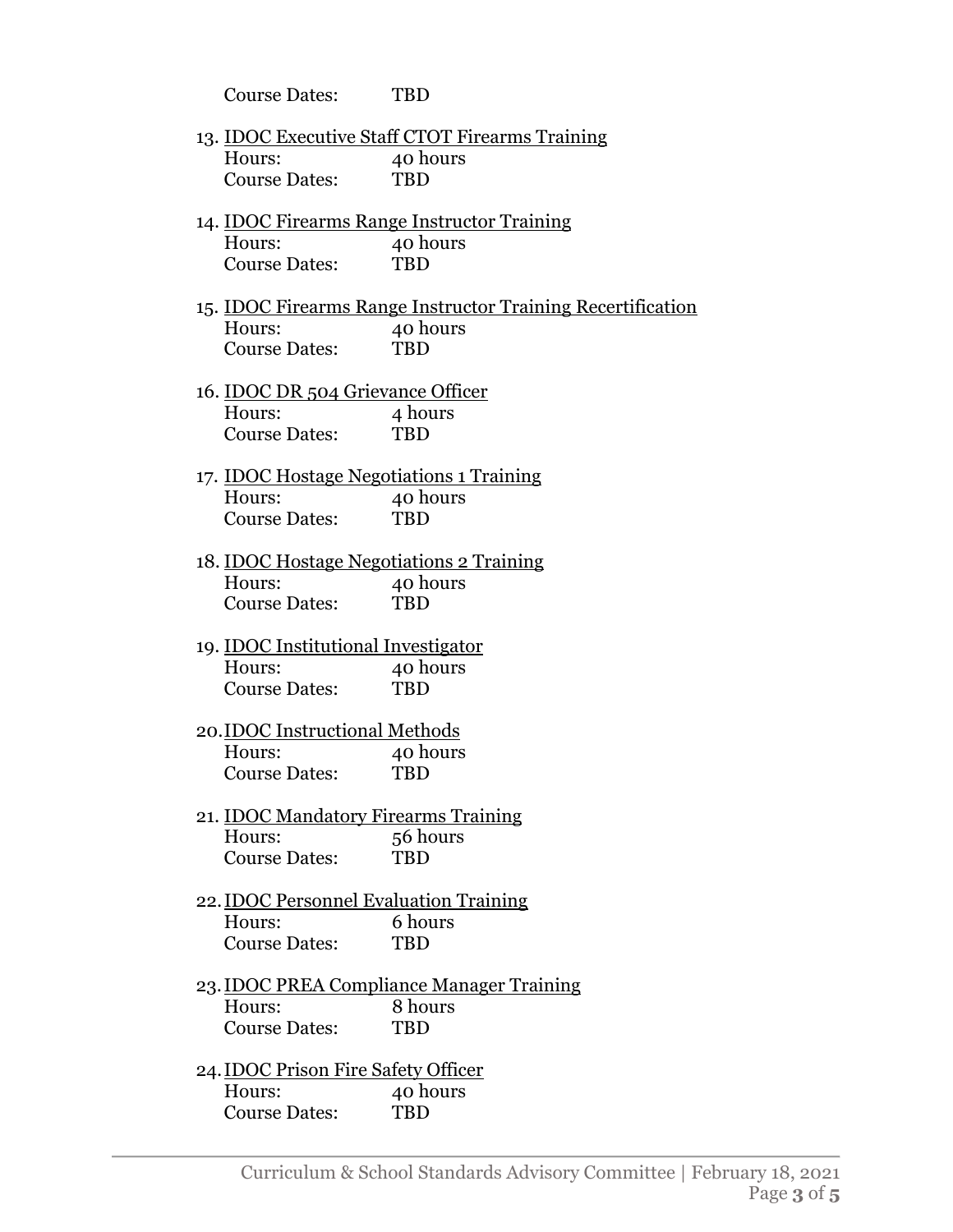|                                       |                             | 25. IDOC Prison Fire Safety Officer Training Refresher |  |
|---------------------------------------|-----------------------------|--------------------------------------------------------|--|
|                                       | Hours:                      | 12 hours                                               |  |
|                                       | <b>Course Dates:</b>        | TRD                                                    |  |
|                                       |                             |                                                        |  |
| 26. IDOC Sniper and Observer Training |                             |                                                        |  |
|                                       | Hours:                      | 40 hours                                               |  |
|                                       | <b>Course Dates:</b>        | TBD                                                    |  |
|                                       |                             |                                                        |  |
|                                       | 27. IDOC Suspect Management |                                                        |  |
|                                       | Hours:                      | hours                                                  |  |
|                                       | <b>Course Dates:</b>        | 'RD                                                    |  |
|                                       |                             |                                                        |  |

Pat Connolly introduced himself and Alan Pasley, who was appearing on behalf of the Mike McFadden of IDOC. Pasley briefly went over the listing of in-service classes from IDOC, noting that the classes would be made available for local correctional officers as they were in the past, and that IDOC's newly expanded 8-week basic academy will also be open to local correctional officers. Various clarifying questions posed by committee members were answered by Connolly and Pasley.

It was decided, based upon discussions between ILETSB staff and IDOC staff prior to this meeting that #7 on the list, IDOC Crisis Intervention, would be tabled for now, and that Jennifer Wooldridge had been working with Tim Lawrence on this class. Additionally, instructor applications will soon be submitted by IDOC for the approval of the instructors of all of these classes.

### *Motion was made by Cobb, seconded by Neukirch, and carried by all members present to approve the certification of all of the IDOC courses presented, with the exception of IDOC Crisis Intervention, to be reviewed in one year for re-approval.*

- B. Chicago Police Department
	- 1. Lesson Plan Design & Development Hours: 4 hours Course Dates: December 2020 - ongoing

Daniel Godsel introduced Ray Fierro of Chicago P.D., who gave a brief overview of the class and its relationship to the requirements of the consent decree.

## *Motion was made by Neukirch, seconded by Cobb, and carried by all members present to approve the certification of the class.*

## **III. LISTING OF IN-SERVICE, ADVANCED AND SPECIALIZED COURSES REQUESTING CERTIFICATION/RECERTIFICATION**

*Motion was made by Cobb, seconded by Neukirch, and carried by all members present to approve certification of the in-service, advanced and specialized courses submitted for the 3rd quarter of FY21.*